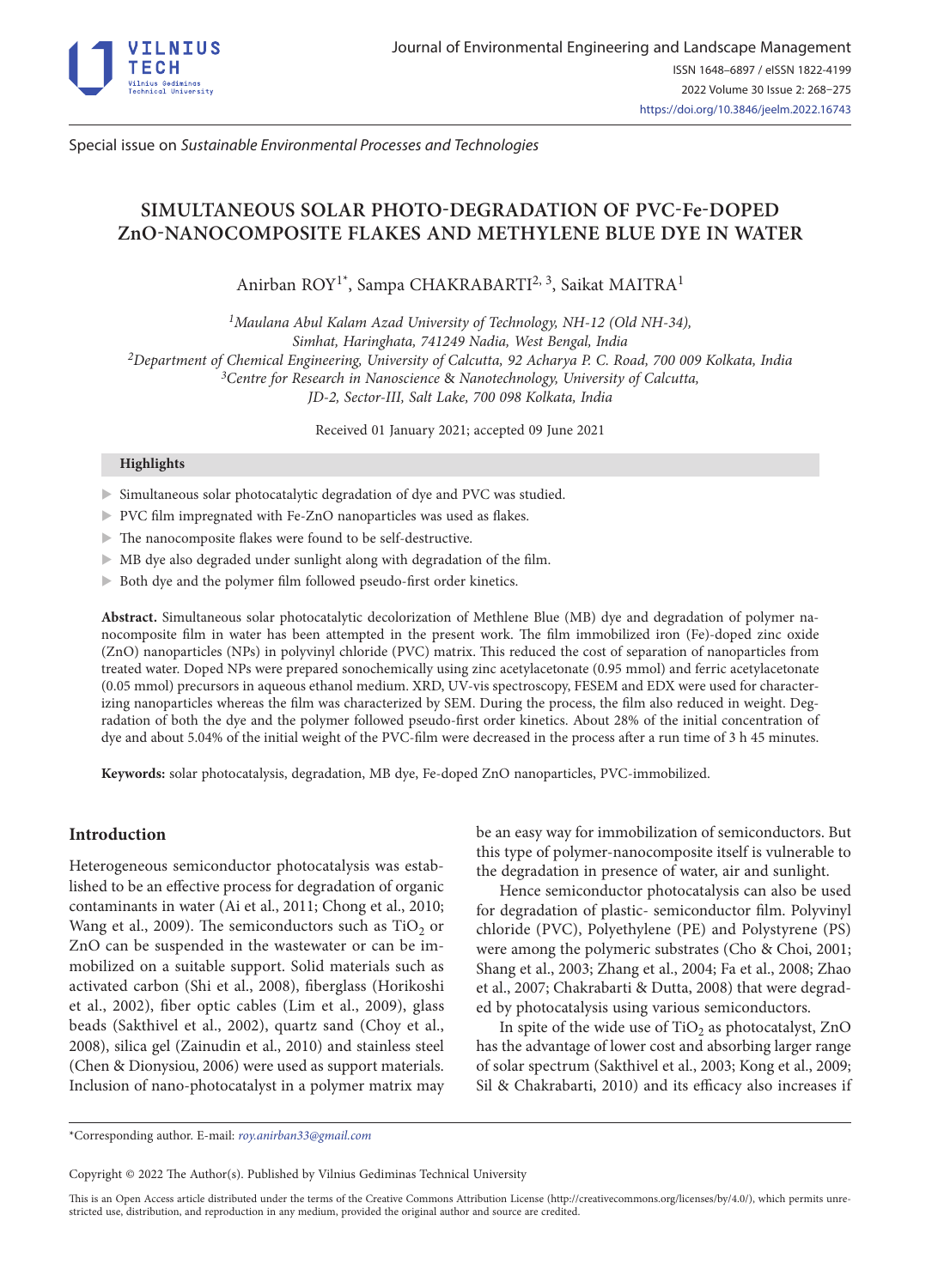the size is reduced in nano range. Additionally, doping with transition metals made such nanoparticles more active especially in visible region (Thongjamroon et al., 2017; Roy et al., 2016; Ahmad et al., 2013; Sher et al., 2021). There are several methods for synthesizing Fe-doped ZnO nanoparticles (Jung, 2010; Hong et al., 2007; Chen et al., 2005; Kolesnik et al., 2004; Khan et al., 2018). However in this work, we have used ultrasound assisted method because it is a green, convenient template free method (Omidi et al., 2013). A few reports are available for sonochemical synthesis and characterization of doped ZnO nanoparticles under ultrasonic irradiation (Khataee et al., 2015; Phuruangrat et al., 2014; Omidi et al., 2013) but none of them reported sonochemical synthesis of Fe-doped ZnO from an organic precursor. In a previous paper, Roy et al. (2016) reported ultrasound assisted synthesis and characterization of Fe-doped ZnO nanoparticles from a mixture of organic precursors of the two metals.

Aim of the present research was to examine whether Fe-doped ZnO semiconductor nanoparticles synthesized by Roy et al. (2016), being present in a PVC matrix, can catalyze degradation of both PVC plastic and a dye pollutant existing in the surrounding simulated wastewater under sunlight. An et al. (2014), Thomas et al. (2013) and Das et al. (2017) used nanostructured photocatalysts for degradation of polymers. But none of the above studies reported simultaneous degradation of plastics along with the pollutants present in the surrounding water.

As we know, abatement of plastic pollution is one of the major concerns of the environmentalists all over the world. In some developing countries including India waste plastics are very often thrown away into the open sewerage or water bodies and they eventually interfere with the drainage system. Human civilization has become largely dependent on plastics. Moreover in the recent pandemic situation, usage and wastage of plastics have increased by many folds (Patrício Silva et al., 2021). If a polymer composite is available which can be degraded under natural environment, it would reduce the problem of plastic pollution. It may also address simultaneously the problem of water pollution.

In this work, we have artificially created the situation of waste plastic film littered on the wastewater containing dye pollutant. The simulated waste plastic was the composite film with PVC and Fe-doped ZnO whereas the model pollutant in water was Methylene Blue dye. A few reports are available on the degradation of Methylene Blue in wastewater by semiconductor photocatalysis (Chakrabarti & Dutta, 2004; Sher et al., 2021; Khan et al., 2019) – but most of them used the catalyst in suspension. Process parameters studied for wastewater treatment were initial concentration and loading of nanoparticles. Novelty of this work was not only on the use of sunlight but also on the simultaneous degradation of solid and liquid pollutants. This has not been reported before.

# **1. Materials used and experimental methods**

#### **1.1. Materials**

Zinc acetylacetonate  $[C_{10}H_{14}O_4Zn,$  denoted here as  $Zn(acac)$ , from MP Biomedicals, LLC, France] was as primary precursor; Ferric acetylacetonate  $[Fe(C_5H_7O_2)_3,$ denoted here as  $Fe (acac)_3$  from Spectrochem Pvt. Ltd., Mumbai, India] was as dopant source; plasticizer-free PVC powder (67–01, k-value-67±1) was from Reliance Industries Limited (RIL), India; ethanol and cyclohexanone (E. Marck, Mumbai), Methylene Blue dye, C.I. No. 52015 (LOBA Chemie, Mumbai, India); single distilled water (6.8 pH, 20 μS/cm conductivity). All of the above reagents and chemicals were of analytical (AR) grade.

### **1.2. Experimental procedure**

# **1.2.1. Preparation and characterization of zinc oxide nanoparticles**

This has been reported in detail by Roy et al. (2016). Nanoparticles were prepared sonochemically with aqueous alcoholic solution of 0.95 mmol  $Zn(acac)$ <sub>2</sub> and 0.05 mmol Fe(acac)<sub>3</sub> in 210 ml water and 20 ml alcohol. The mixture was subjected to ultrasonication using US-probe (Trans-O-Sonic, Model: D-120/P) at 30±3 KHz frequency for 40 seconds at 1 sec pulse mode. The turbid solution was vacuum dried, washed and dried again. Characterization was executed by XRD, UV-vis spectroscopy, FESEM and EDX. XRD was done at room temperature with a diffractometer (model: X'Pert PRO, PANalytical B.V., The Netherlands) using Ni-filtered Cu Ka radiation (*l* = 1.5418 Å) at a scanning rate of 1 deg  $(2\theta)/\text{min}$ . Generator voltage was 40 kV at current of 30 mA. The diffractogram- patterns of the nanoparticles were checked against relevant JCPDS database. Average grain sizes were calculated using Scherrer equation (Patterson, 1939).

*UnitCellWin* software was used to determine crystal characteristics like cell volume and lattice parameters. HITACHI U-4100 spectrophotometer was used for optical characterization. Size and surface morphology of the particles were analyzed using FESEM (JEOL-SEM/Carl Zeiss, Germany, Supra 35VP). The samples for FESEM study were prepared on glass slides. EDX analysis was done using Oxford Link Isis (UK) instrument attached to the FESEM instrument.

### **1.2.2. Casting and characterization of the semiconductor-PVC composite films**

Fe-doped ZnO photocatalyst synthesized as before was then immobilized in a thin PVC film. The details have been described elsewhere (Das et al., 2017). A clear solution (3% w/v) was prepared by dissolving PVC powder in cyclohexanone solvent. Weighed amount of the semiconductor catalyst was added and the mixture was stirred for 8 h. The suspension was then poured on a smooth, clean glass Petri dish and the solvent was air dried at ambient condition to cast a film. Thickness of the cast film was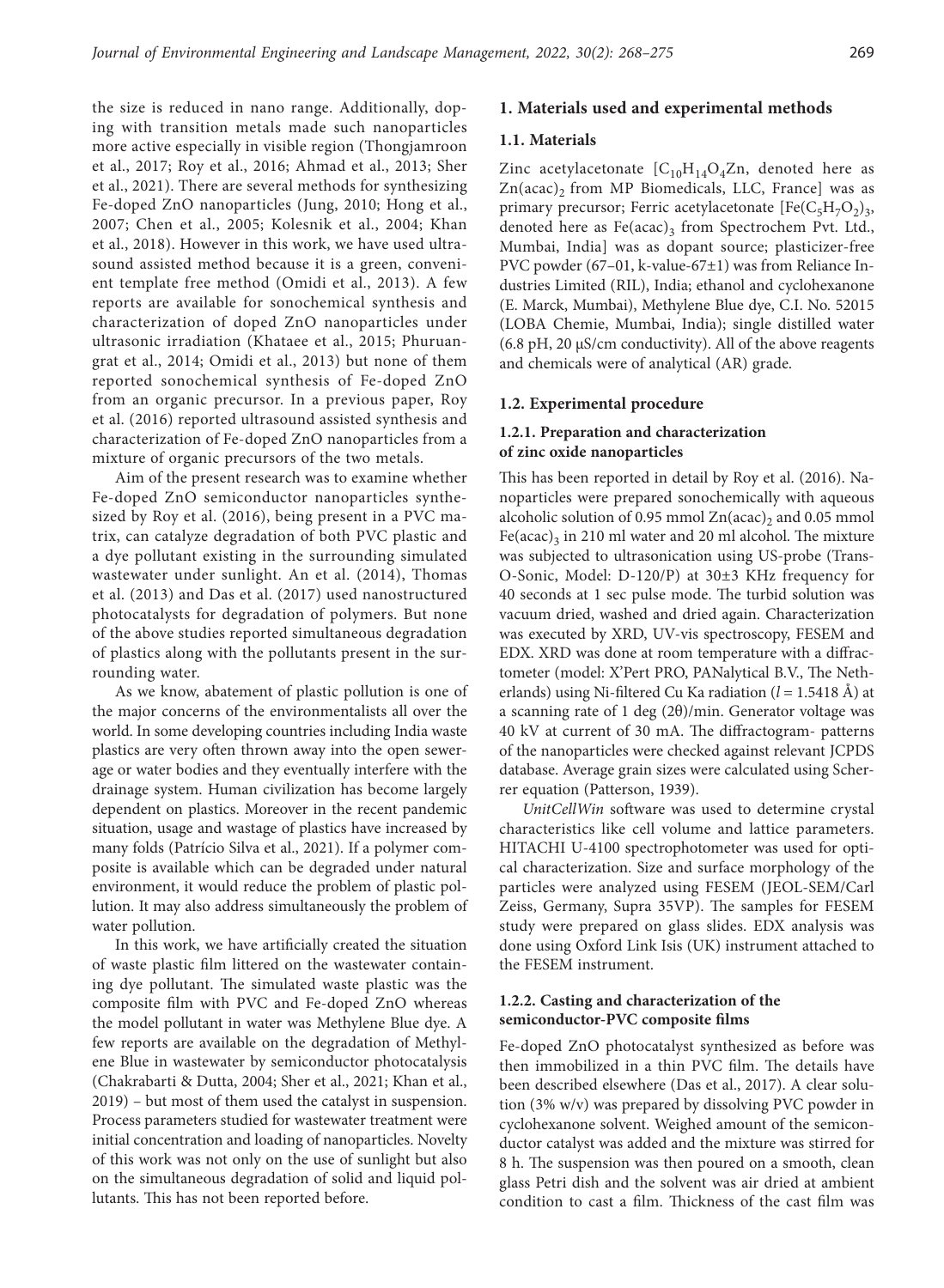measured according to ASTM D 374 by using a thickness gauge (Baker, Type J17).

# **1.2.3. Photocatalytic degradation of dye and polymer composite film**

Photocatalytic degradation under solar irradiation was carried out in a reactor fitted with a cooling water jacket and with quartz plate as the top-cover for sunlight to penetrate (Figure 1). 500 ml of Methylene blue solution of requisite concentration was taken into the reactor with PVC-Fe-ZnO film cut into pieces of small chips or flakes (approximately 1 cm<sup>2</sup>). Oxygen was sparged with air in the reactor. Here oxygen was required as electron-scavenger. Adsorption equilibrium has been ensured after stirring the entire content in the dark for about 1 hour 15 minutes. Then the reactor and its contents were exposed to the sunlight. All the dye degradation experiments were performed under the same solar conditions during April to May. The intensity of sunlight was measured by a digital lux meter (make Dispart & Coalescent, model LX-101) was used to measure intensity of sunlight as about 52 klux (181  $W/m<sup>2</sup>$ ). Total duration of exposure of the reaction mixture to sunlight was 2 hours 30 minutes. 5 ml aliquots samples were withdrawn at different time intervals and were analyzed by U-4100 UV-visible spectrophotometer (Hitachi, Japan) against standard calibration curve at at  $\lambda_{\text{max}} =$ 663 nm. Temperature of the reactor was kept approximately constant at 30 °C by cooling water circulation and pH was near neutral (6.5–7). Percent degradation was determined by using the following formula:

# % degradation =

Initial concentration of dye - Final concentration of dye Initial concentration of dye

 $\times 100.$ 

Photocatalytic degradation of the plastic composite flakes was measured by loss in weight before and after the experiment.



Figure 1. Schematic diagram for the experimental set up

# **2. Results and discussions**

### **2.1. Characterization of the photocatalyst**

Detailed characterization has been presented in our previous paper (Roy et al., 2016). A summary is given here. The X-ray diffractogram of the synthesized nanoparticles resembled JCPDS 36-1451 for standard wurtzite ZnO. 33.67 nm was the crystallite size (average) as calculated by Scherrer equation. Lattice constants found were  $a = b = 3.23687 \text{ Å}$ ,  $c = 5.17894 \text{ Å}$ . The unit cell volume was 46.9916  $(\AA)^3$ . An additional peak was identified at  $2\theta = 33.08^\circ$ ; this may be due to the presence of iron bearing impurity phase. The optical band gap  $(E_g)$  determined using UV-vis spectroscopy and the Tauc relation was 2.69 eV. Chakrabarti et al. (2015) reported a range of wide band gap of 2.70 to 2.80 eV for solvothermally synthesized Fe-doped ZnO. This is less than that of a pure ZnO nanoparticle. Energy required for photo-excitation is less and hence it is expected that the nanoparticles would be a better photocatalyst in visible light region (Ahmad et al., 2013; Fu et al., 2011) compared to undoped ZnO.

Figure 2 for the surface morphology of the Fe doped ZnO catalyst indicates that most of the nano-particles are like flakes. Additionally, some clustered deposits are visible on the flakes which may be due to the high surface charge. EDX result shows inclusion of iron in the ZnO crystal. Weight per cent composition of Zn, Fe and O as analyzed by EDX are 43.23, 2.79 and 53.79 respectively.



Figure 2. FESEM image of the iron-doped ZnO NPs (Roy et al., 2016)

Some important characteristics of the iron-doped nanoparticles are summarized in Table 1.

#### **2.2. Characterization of the composite flakes**

**SEM analysis:** Surface morphology was studied for observation of changes occurred due to degradation. Figure 3 shows the morphological changes that occurred after degradation.

| Yield % | Grain size (nm) |       |                     |       | Lattice constants $(\AA)$ |         | Unit cell            | Band gap       |
|---------|-----------------|-------|---------------------|-------|---------------------------|---------|----------------------|----------------|
|         | Average, t      | 100]  | $\lceil 101 \rceil$ | [002] |                           |         | volume,<br>$\AA^{3}$ | energy<br>(eV) |
| 25.90   | 33.67           | 36.36 | 42.94               | 42.72 | 3.23687                   | 5.17894 | 46.9916              | 2.69           |

Table 1. Characteristics of the Fe-doped ZnO nanoparticles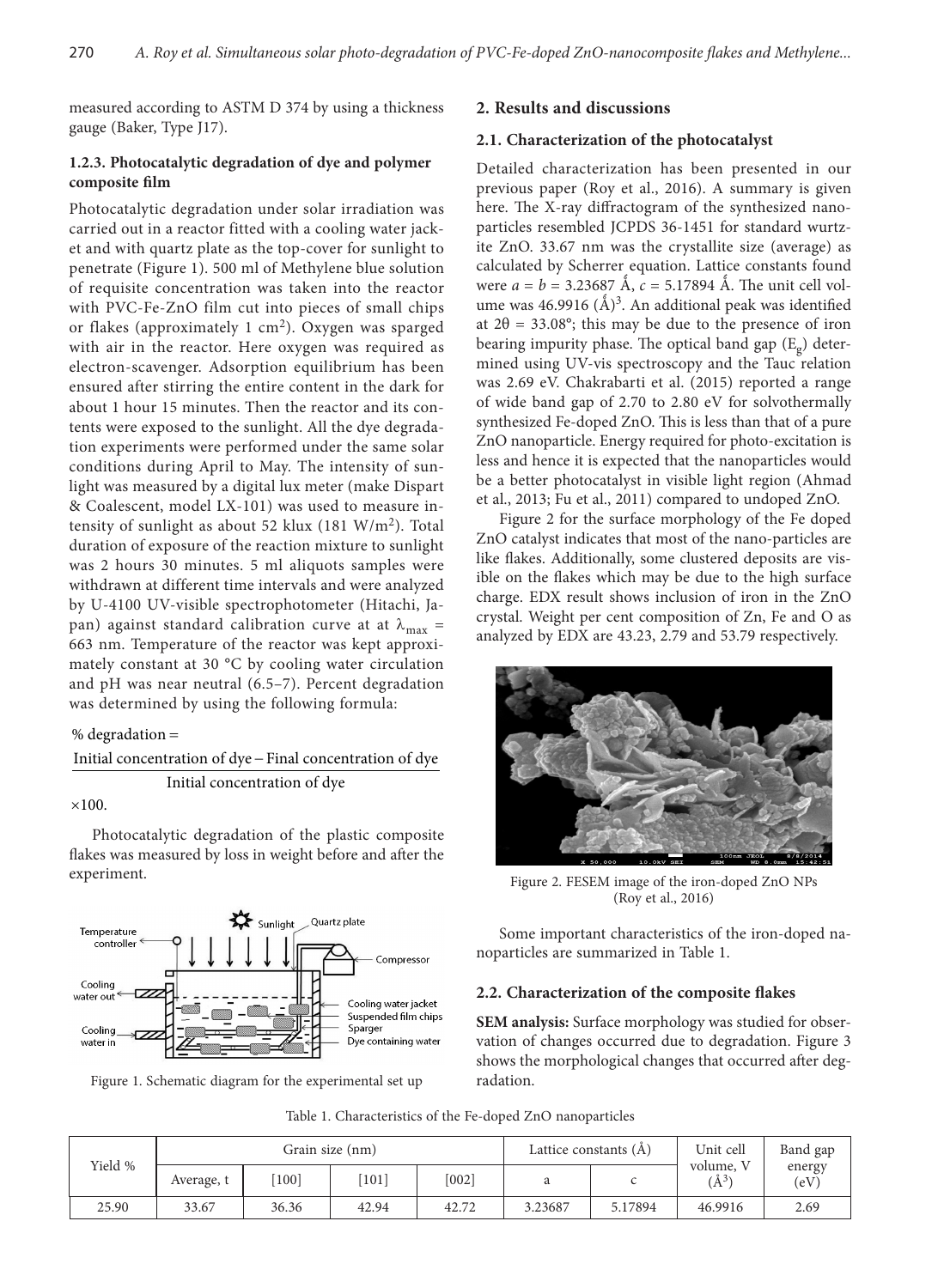

Figure 3. Surface morphology (SEM images) of PVC-Fe-ZnO nanocomposite film (a) before and (b) after degradation of dye

### **2.3. Proposed mechanism and kinetics**

#### **2.3.1. Photocatalytic removal of MB in solution**

The steps of decolorization of dye with composite flakes are as follows:

(1) *Generation of hole-electron (h+*– *e*−*) pair on the NP-surface embedded in the PVC matrix by the incident sunlight*

$$
Fe - ZnO + hv \rightarrow Fe - ZnO(h^+ + e^-).
$$
 (1)

Sunlight had to penetrate through the polymer layer to reach the semiconductor surface. But it is difficult to quantify the resistance. Moreover a portion of the incident sunlight was utilized for direct photo degradation of the polymer.

$$
Polymer + hv \to Polymer \bullet. \tag{2}
$$

(2) *Generation of free •*OH *radical as well as on the catalyst surface*

$$
\text{Fe}-\text{ZnO}(e^-)+\frac{1}{2}\text{O}_2+\text{H}_2\text{O}\rightarrow
$$
  
\n
$$
\text{Fe}-\text{ZnO}+\text{OH}^- + \bullet \text{OH};
$$
 (3)

$$
Fe - ZnO(h^{+}) + H_{2}O \rightarrow
$$
  
Fe - ZnO...•OH + H<sup>+</sup>. (4)

(3) *Diffusion of dye molecule from the bulk to the surface of the composite film*

Since the reaction mixture is well agitated, this diffusion is expected to be fast and hence mass transfer resistance would be negligible.

(4) *Adsorption of dye molecule on the composite flake surface*

Adsorption is pre-requisite for a catalytic process. For studying this adsorption, data of the dark reaction with different initial concentrations are used. It was observed that the equilibrium data fitted well to the Langmuir isotherm equation (Figure 4).

$$
q_e = \frac{q_m K_L C_e}{1 + K_L C_e},\tag{5}
$$

where  $q_e$  – dye adsorbed in mg/g,  $q_m$ – maximum adsorption capacity (Langmuir) in mg/g,  $C_e$  – concentration of the solution in mg/L at equilibrium,  $K_L$  – Langmuir constant in L/mg.



Figure 4. Fitting of dark reaction data in Langmuir adsorption isotherm equation

Using the above form of Langmuir equation, the values of the constants of Eq. (5) were determined.  $q_m$  and  $K<sub>I</sub>$  calculated from slope and intercept of the straight-line plot ( $R^2$  = 0.983) were 0.733138 mg/g and 0.54084 L/mg respectively. Chakrabarti and Dutta (2004) observed a Langmuir constant of  $8.62 \times 10^{-3}$  L/mg for a bulk ZnO-Methylene Blue system.

For studying the rate of adsorption of the dye onto the polymer composite flakes, the time-concentration data from the dark reaction were fitted with the well-known Lagergren pseudo first order equation.

$$
\log(q_e - q_t) = \log q_e - kt,\tag{6}
$$

where  $q_e$  and  $q_t$  are the concentration of dye on solid adsorbent (mg/g) at equilibrium and at any time, *t* (min), respectively, and *k* is the rate constant of Lagergren pseudo-first-order sorption (L/min).

Plots of the LHS of Eq. (6) against time with different initial concentrations are given in Figure 5. Rate constants with different initial concentrations as well as with different NP-loading are given in Table 2. It shows decrease in the value of rate constant decrease with increase in the initial substrate concentration for the presence of more substrate molecules than the active sites can accommodate. Up to a certain extent, rate of adsorption increased with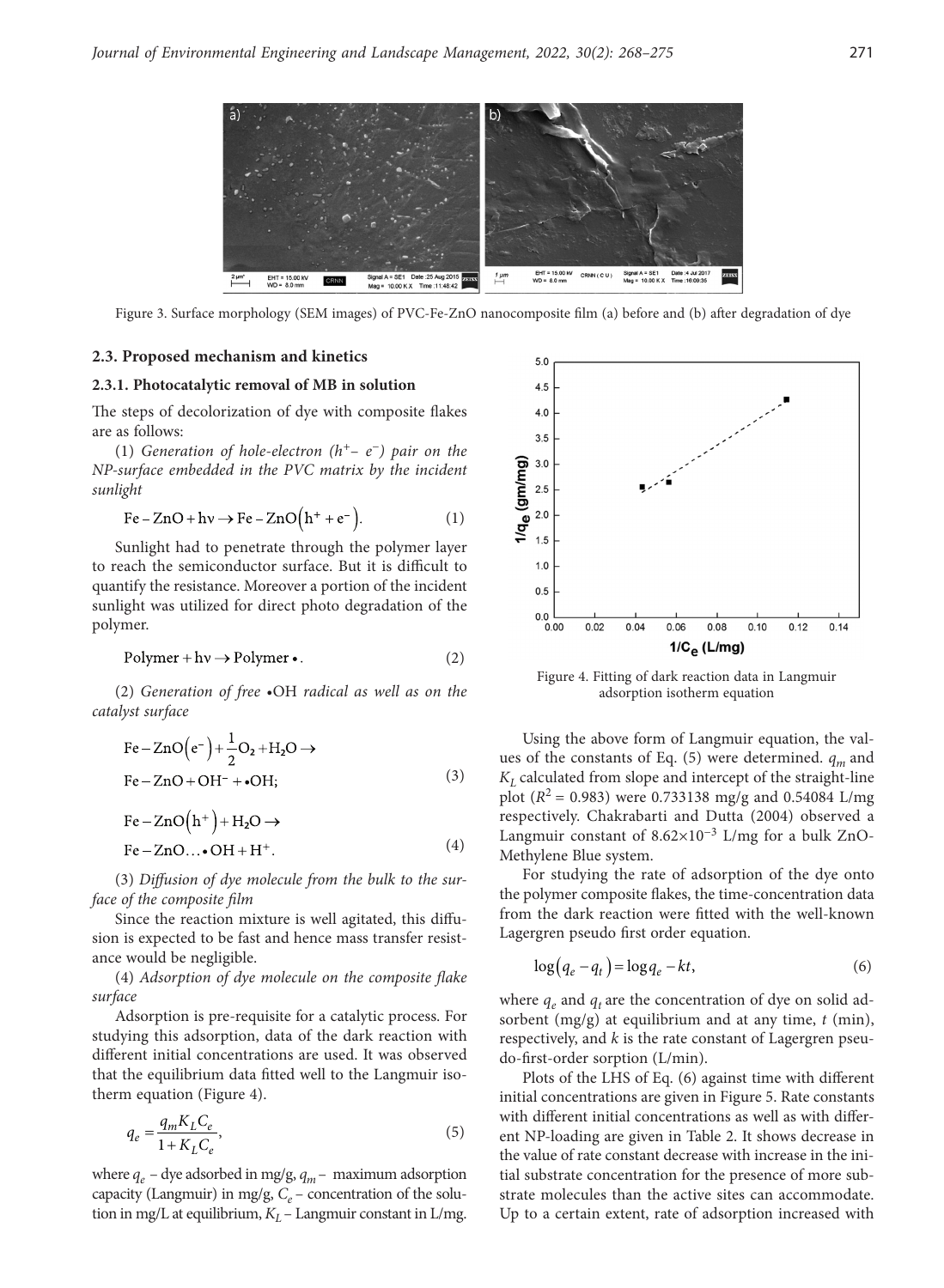increase in nanoparticle-loading into the polymer matrix. After that critical value, the rate decreased with increase in loading because of the "crowd" so that the surface was not available for adsorption.



Figure 5.  $log(q_e - q_t)$  against time plot at different initial concentrations

Table 2. Lagergren pseudo- first order rate constants for adsorption of MB dye on PVC-Fe-ZnO nanocomposite

| Initial con-<br>centration,<br>mg/L | $\sin^{-1}$ | $R^2$ | NP loading,<br>$(g/g \text{ of }$<br>$\overline{PVC}$ | $\sin^{-1}$ | $R^2$ |
|-------------------------------------|-------------|-------|-------------------------------------------------------|-------------|-------|
| 10                                  | 0.04786     | 0.991 | 0.033                                                 | 0.04786     | 0.991 |
| 20                                  | 0.03753     | 0.923 | 0.067                                                 | 0.06207     | 0.966 |
| 25                                  | 0.03559     | 0.985 | 0.1                                                   | 0.03054     | 0.946 |

(5) *Diffusion of MB dye molecules through the polymer matrix to the semiconductor surface*

Since the loading of NPs in the composite film is small  $(0.1\% \text{ w/v})$  the resistance due to step  $(5)$  cannot be neglected. Diffusion through solid polymer matrix is a slow process. Since doping decreases the band gap, there may also be a competition between recombination of hole -electron pair with the diffusion of dye through polymer matrix. No attempt has been made in this report to quantify this phenomenon separately.

(6) *Adsorption of the dye molecules on the nanoparticle surface*

In step (4) above, adsorption of dye on the surface of the composite film has been described. But it is not easy to distinguish between adsorption on the polymer surface and adsorption on the nanoparticle surface. Hence adsorption on the composite as a whole is considered.

(7) *Reaction of the dye molecule with the free and surface-bound* •OH *radical*

$$
Dye + \bullet OH \to Products;
$$
 (7)

$$
Dye + Fe - ZnO... \bullet OH \rightarrow Products + Fe - ZnO + H2O.
$$
\n(8)

In this stage also there will be a competition between the degradation of dye and polymer matrix with the available •OH radicals.

For the sake of simplified quantitative description of the phenomenon of dye removal, the decolorization has been lumped into two phases – removal of dye by adsorption on the composite film (dark) and the removal of dye by photocatalytic process (light) after adsorption equilibrium is reached. The trend is demonstrated in Figure 6. Accordingly the time-concentration (kinetic) data have been fitted into two stages – the first one for adsorption by Lagergren pseudo first order equation and the second one for photocatalysis with Langmuir-Hinshelwood equation.



Figure 6. Two stage time-concentration profiles of dark and photo reactions with varying initial concentration of dye

The well-known Langmuir-Hinshelwood equation for heterogeneous catalysis modified to explain reaction at the solid-liquid interface is as follows (Poulios & Tsachpinis, 1999; Chakrabarti & Dutta, 2004):

$$
r_0 = -\frac{dc}{dt} = \frac{k_r K C_e}{1 + K C_e},\tag{9}
$$

where  $r_0$  – initial rate of reaction in mg/l min,  $k_r$  – rate constant for photocatalys is in mg/l min, *K* – rate constant for adsorption in  $1/mg$ ,  $C_e$  – equilibrium concentration of bulk solution in ppm or mg/l, *C* – concentration of bulk solution at any time *t* (minutes).

The term  $KC<sub>e</sub>$  is often negligible as low concentration, and the reaction rate can be expressed on the basis of a pseudo-first order model. So the modified model can be represented as:

$$
-\frac{dC}{dt} = k_r K C_e = K_{app} C_e, \qquad (10)
$$

where  $K_{app}$  – apparent first order reaction rate constant. Integrating Eq. (10) yields Eq. (11):

$$
\ln\left(\frac{C}{C_e}\right) = -K_{app}t.\tag{11}
$$

Slope of the plot of  $-\ln(C/C_e)$  against *t* yields the value of the lumped rate constant *Kapp* (Table 3). It indicates that photocatalytic degradation of dye at the reactions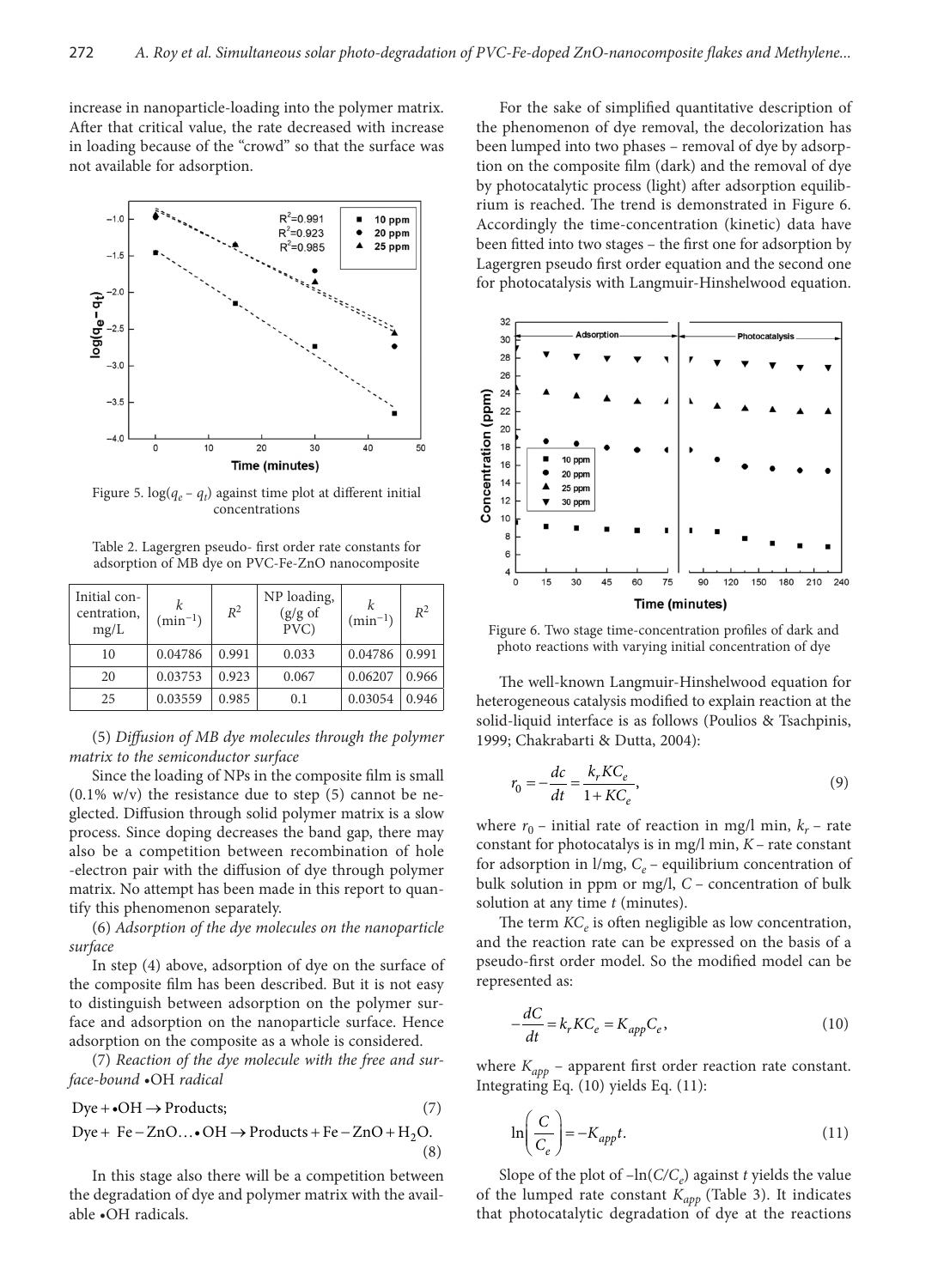conditions follows a pseudo-first-order kinetic equation. This result corroborates the same by other researchers (Hosseini et al., 2007; Royaee & Sohrabi, 2010).

Table 3. First order (apparent) rate constants for photocatalytic degradation of Methylene Blue

| Initial con-<br>centration | $\min^{\{1\}}(1)$ | $R^2$ | NP loading<br>$(g/g \text{ of } PV\check{C})$ | $\binom{1 \text{app}}{min^{-1}}$ | $R^2$ |
|----------------------------|-------------------|-------|-----------------------------------------------|----------------------------------|-------|
| 10                         | 0.00170           | 0.950 | 0.033                                         | 0.00174                          | 0.950 |
| 20                         | 0.00117           | 0.743 | 0.067                                         | 0.00193                          | 0.852 |
| 25                         | 0.00040           | 0.794 | 0.1                                           | 0.00155                          | 0.848 |
| 30                         | 0.00026           | 0.932 | 0.133                                         | 0.00143                          | 0.732 |

#### **2.3.2. Degradation of the polymer nanocomposite flakes**

A net decrease in weight of the flakes from 0.7823 g to 0.7429 g after reaction supports this proposition. In fact, herein lies the novelty of the process – it degrades both dye and polymer with the help of sunlight. As the flakes were small and many in numbers and were difficult to collect, dry and weigh intermittently, time- weight loss profile could not be constructed like that were made before (Chakrabarti et al., 2008; Sil & Chakrabarti, 2010; Das et al., 2017). In our previous work, the weight –loss of the film also followed pseudo-first order kinetics.

Mechanism and kinetic model of solar photo-degradation of PVC-Fe-ZnO composite film has been described elsewhere (Sil & Chakrabarti 2010; Das et al., 2017). A summary is presented as below:

Polymer • + Fe – ZnO + H<sub>2</sub>O; (12)  $Polymer + Fe - ZnO... \bullet OH \rightarrow$ 

 $\text{Polymer} + \text{OH} \rightarrow \text{Polymer} \cdot + \text{H}_2\text{O}.$  (13)

Overall degradation rate constant was dependent on the rate of photo excitation of semiconductor by Eq. (1) and the rate of photolysis by Eq. (2). The former had a relationship with the amount or loading of the photocatalyst. Mathematically,

$$
k' = 2k_1 \left[ \text{Fe} - \text{ZnO} \right] + k_6,
$$
\nwhere 
$$
k' = \frac{k}{\frac{I_f}{\rho l}}.
$$

\n(14)

A plot of nano photocatalyst loading [Fe-ZnO] against the pseudo first order rate constants *k*' at various catalystloading yielded  $k_1$  (rate constant for the photo excitation of semiconductor) and  $k_6$  (rate of photolysis).  $I_f$  was intensity of light (W/m<sup>2</sup>),  $\rho$  was density of polymer (kg/m<sup>3</sup>) and *l* was thickness of the film (m).

# **2.4. Influence of process parameters**

Solar photocatalytic degradation of MB dye are influenced by the initial dye concentration and loading of NPs in the PVC matrix at the constant intensity of sunlight. Initial concentrations were varied from 10–30 mg/L. Here the loading of nanoparticle was fixed at 0.033 (g/g of PVC). As expected, the concentration of MB as well as the rate constant decreased with increasing concentration. As the initial concentration was increased from 10 to 30 mg/L, percent degradation decreased from 28.06 to 7.58% in about 4 h. As previously explained, total degradation includes removal by adsorption as well.

Experiments were also conducted by varying the amount of nano catalyst loading in polymer from 0.033– 0.133 (g/g of PVC) keeping initial concentration of dye at 10 mg/L. Maximum percent decolorization (28.21) and rate was obtained at the loading of 0.067 g/g PVC. Blank experiment with pure PVC film showed no degradation of dye pollutant.

However demineralization of dye was not much as indicated by negligible change in the COD (chemical oxygen demand) value of the dye solution before and after the reaction. It may be due to generation of colourless oxidizable intermediates and products both from the dye and from the composite film.

# **2.5. Solar photo (catalytic) – degradation of the solid plastic flakes**

Under the condition of maximum degradation of dye pollutant (28%), 5% of the initial weight of the PVC-composite film was reduced after 3 hours 45 minutes. Hence 28% of liquid phase pollutant was degraded at the cost of 5% degradation of plastic pollutant.

# **Conclusions**

A novel process of simultaneous solar photocatalytic degradation of MB dye in water and PVC-Fe-ZnO under sunlight has been examined. A composite film was made by immobilizing sonochemically synthesized Fe-doped ZnO nanoparticles dispersed in PVC matrix. The nanoparticles were characterized by XRD, FESEM and UV-vis spectrophotometry. SEM was used for surface morphology of the film before and after degradation. Solar photocatalytic degradation of the polymer composite film as well as of the MB dye dissolved in the surrounding water was studied. The nanocomposite film was found to be self-destructive. Process parameters influencing the degradation were initial concentration of dye and loading of the Fe-doped ZnO catalyst. MB dye in water was degraded under sunlight alongwith degradation of the film itself. Within 3 h 45 minutes the maximum decolorization was 28%. The loss in weight of the film was 5.04%. Both adsorption and photocatalytic decolorization separately followed pseudo first order rate equation. Mechanism for the degradation was discussed. Immobilized nanoparticles in polymer matrix decreased the post-treatment separation cost.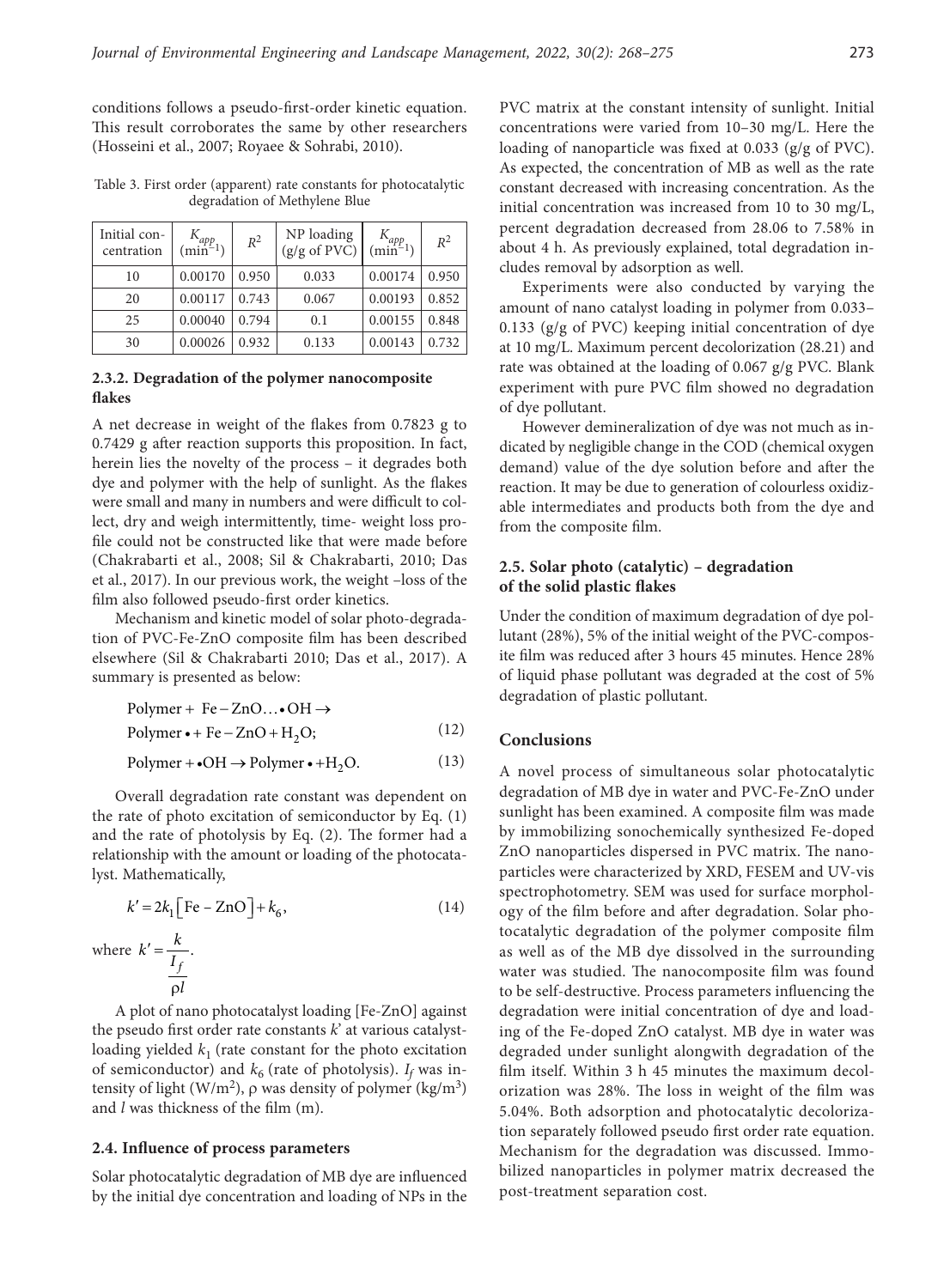# **Acknowledgements**

TEQIP, phase-II, University of Calcutta for fellowship to A. Roy, Prof. Binay Kanti Dutta for advice, Dr. Paramita Das for suggestion regarding PVC film formation; Prof. Dipankar Chattopadhyay (Dept. of PST, University of Calcutta) for XRD; Dr. Prantik Banerjee (West Bengal Pollution Control Board, WBPCB, now in Adamas University) for suggestion during nano-particle synthesis and characterization; CRNN-CU for SEM-EDX and FESEM.

#### **References**

- Ahmad, M., Ahmed, E., Hong, Z. L., Jiao, X. L., Abbas, T., & Khalid, N. R. (2013). Enhancement in visible light-responsive photocatalytic activity by embedding Cu-doped ZnO nanoparticles on multi-walled carbon nanotubes. *Applied Surface Science*, *285*(Part B), 702–712. <https://doi.org/10.1016/j.apsusc.2013.08.114>
- Ai, Z. H., Huang, Y. H., Lee, S. C., & Zhang, L. Z. (2011). Monoclinic Bi<sub>2</sub>O<sub>3</sub> photocatalyst for efficient removal of gaseous NO and HCHO under visible light irradiation. *Journal of Alloys and Compounds*, *509*(5), 2044–2049. <https://doi.org/10.1016/j.jallcom.2010.10.132>
- An, Y., Hou, J., Liu, Z., & Peng, B. (2014). Enhanced solid-phase photocatalytic degradation by  $TiO<sub>2</sub>-MWCNTs$  nanocomposites. *Materials Chemistry and Physics*, *148*(1–2), 387–394. <https://doi.org/10.1016/j.matchemphys.2014.08.001>
- Chakrabarti, S., & Dutta, B. K. (2004). Photocatalytic degradation of model textile dyes in wastewater using ZnO as semiconductor catalyst. *Journal of Hazardous Materials*, *112*(3), 269–278. <https://doi.org/10.1016/j.jhazmat.2004.05.013>
- Chakrabarti, S., & Dutta, B. K. (2008). Dye-sensitised photocatalytic degradation of PVC-ZnO composite film. *International Journal of Environmental Technology and Management*, *9*(1), 34–46. <https://doi.org/10.1504/IJETM.2008.017858>
- Chakrabarti, S., Chaudhuri, B., Bhattacharjee, S., Das, P., & Dutta, B. K. (2008). Degradation mechanism and kinetic model for photocatalytic oxidation of PVC–ZnO composite film in presence of a sensitizing dye and UV radiation. *Journal of Hazardous Materials*, *154*(1–3), 230–236.

<https://doi.org/10.1016/j.jhazmat.2007.10.015>

- Chakrabarti, S., Liu, X., Li, C., Banerjee, P., Maitra, S., & Swihart, M. T. (2015). Synthesis of iron-doped zinc oxide nanoparticles by simple heating: Influence of precursor composition and temperature. *International Journal of Materials Engineering Innovation*, *6*(1), 18–31. <https://doi.org/10.1504/IJMATEI.2015.069798>
- Chen, Y. W., Liu, Y. C., Lu, S. X., Xu, C. S., Shao, C. L., Wang, C., Zhang, J. Y., Lu, Y. M., Shen, D. Z., & Fan, X. W. (2005). Optical properties of ZnO and ZnO: Al in nanorods assembled by sol-gel method. *The Journal of Chemical Physics*, *123*(13), 134701–134705. <https://doi.org/10.1063/1.2009731>
- Chen, Y., & Dionysiou, D. D. (2006). TiO<sub>2</sub> photocatalytic films on stainless steel: The role of Degussa P-25 in modified sol– gel methods. *Applied Catalysis B: Environmental*, *62*(3–4), 255–264. <https://doi.org/10.1016/j.apcatb.2005.07.017>
- Cho, S., & Choi, W. (2001). Solid-phase photocatalytic degradation of PVC-TiO<sub>2</sub> polymer composites. Journal of Photo*chemistry and Photobiology A: Chemistry*, *143*(2–3), 221–228. [https://doi.org/10.1016/S1010-6030\(01\)00499-3](https://doi.org/10.1016/S1010-6030(01)00499-3)
- Chong, M. N., Jin, B., Chow, C. W. K., & Saint, C. (2010). Recent developments in photocatalytic water treatment technology:

A review. *Water Research*, *44*(10), 2997–3027. <https://doi.org/10.1016/j.watres.2010.02.039>

Choy, C. C., Wazne, M., & Meng, X. (2008). Application of an empirical transport model to simulate retention of nanocrystalline titanium dioxide in sand columns. *Chemosphere*, *67*(9), 1794–1801.

<https://doi.org/10.1016/j.chemosphere.2007.12.030>

- Das, P., Roy, A., & Chakrabarti, S. (2017). Photocatalytic degradation of the nanocomposite film comprising polyvinyl chloride (PVC) and sonochemically synthesized iron-doped zinc oxide: A comparative study of performances between sunlight and UV radiation. *Journal of Polymers and the Environment*, *25*(4), 1231–1241. <https://doi.org/10.1007/s10924-016-0894-0>
- Fa, W., Zan, L., Gong, C., Zhong, J., & Deng, K. (2008). Solidphase photocatalytic degradation of polystyrene with  $TiO<sub>2</sub>$ modified by iron (II) phthalocyanine. *Applied Catalysis B: Environmental*, *79*(3), 216–223. <https://doi.org/10.1016/j.apcatb.2007.10.018>
- Fu, M., Li, Y., Wu, S., Lu, P., Liu, J., & Dong, F. (2011). Sol–gel preparation and enhanced photocatalytic performance of Cudoped ZnO nanoparticles. *Applied Surface Science*, *258*(4), 1587–1591.<https://doi.org/10.1016/j.apsusc.2011.10.003>
- Hong, N. H., Sakai, J., & Briz, V. (2007). Observation of ferromagnetism at room temperature in ZnO thin films. *Journal of Physics: Condensed Matter*, *19*(3), 036219. <https://doi.org/10.1088/0953-8984/19/3/036219>
- Horikoshi, S., Watanabe, N., Onishi, H., Hidaka, H., & Serpone, N. (2002). Photodecomposition of a nonylphenol polyethoxylate surfactant in a cylindrical photoreactor with  $TiO<sub>2</sub>$ immobilized fiber glass cloth. *Applied Catalysis B: Environmental*, *37*(2), 117–129.

[https://doi.org/10.1016/S0926-3373\(01\)00330-7](https://doi.org/10.1016/S0926-3373(01)00330-7)

Hosseini, S. N., Borghei, S. M., Vossough, M., & Taghavinia, N. (2007). Immobilization of  $TiO<sub>2</sub>$  on perlite granules for photocatalytic degradation of phenol. *Applied Catalysis B: Environmental*, *74*, 53–62.

<https://doi.org/10.1016/j.apcatb.2006.12.015>

- Jung, D. (2010). Syntheses and characterization of transition metal-doped ZnO. *Solid State Sciences*, *12*(4), 466–470. <https://doi.org/10.1016/j.solidstatesciences.2009.12.009>
- Khan, S. A., Arshad, Z., Shahid, S., Arshad, I., Rizwan, K., Sher, M., & Fatima, U. (2019). Synthesis of  $TiO<sub>2</sub>/Graphene$ oxide nanocomposites for their enhanced photocatalytic activity against methylene blue dye and ciprofloxacin. *Composites Part B: Engineering*, *175*, 107120. <https://doi.org/10.1016/j.compositesb.2019.107120>
- Khan, S. A., Noreen, F., Kanwal, S., Iqbal, A., & Hussain, G. (2018). Green synthesis of ZnO and Cu-doped ZnO nanoparticles from leaf extracts of *Abutilon indicum*, *Clerodendrum infortunatum*, *Clerodendrum inerme* and investigation of their biological and photocatalytic activities. *Materials Science and Engineering: C*, *82*, 46–59.

<https://doi.org/10.1016/j.msec.2017.08.071>

Khataee, A., Soltani, R. D. C., Karimi, A., & Joo, S. W. (2015). Sonocatalytic degradation of a textile dye over Gd-doped ZnO nanoparticles synthesized through sonochemical process. *Ultrasonics Sonochemistry*, *23*, 219–230. <https://doi.org/10.1016/j.ultsonch.2014.08.023>

Kolesnik, S., Dabrowski, B., & Mais, J. (2004). Structural and magnetic properties of transition metal substituted ZnO. *Journal of Applied Physics*, *95*(5), 2582–2586. <https://doi.org/10.1063/1.1644638>

Kong, J. Z., Li, A. D., Zhai, H. F., Gong, Y. P., Li, H., & Wu, D. (2009). Preparation, characterization of the Ta-doped ZnO